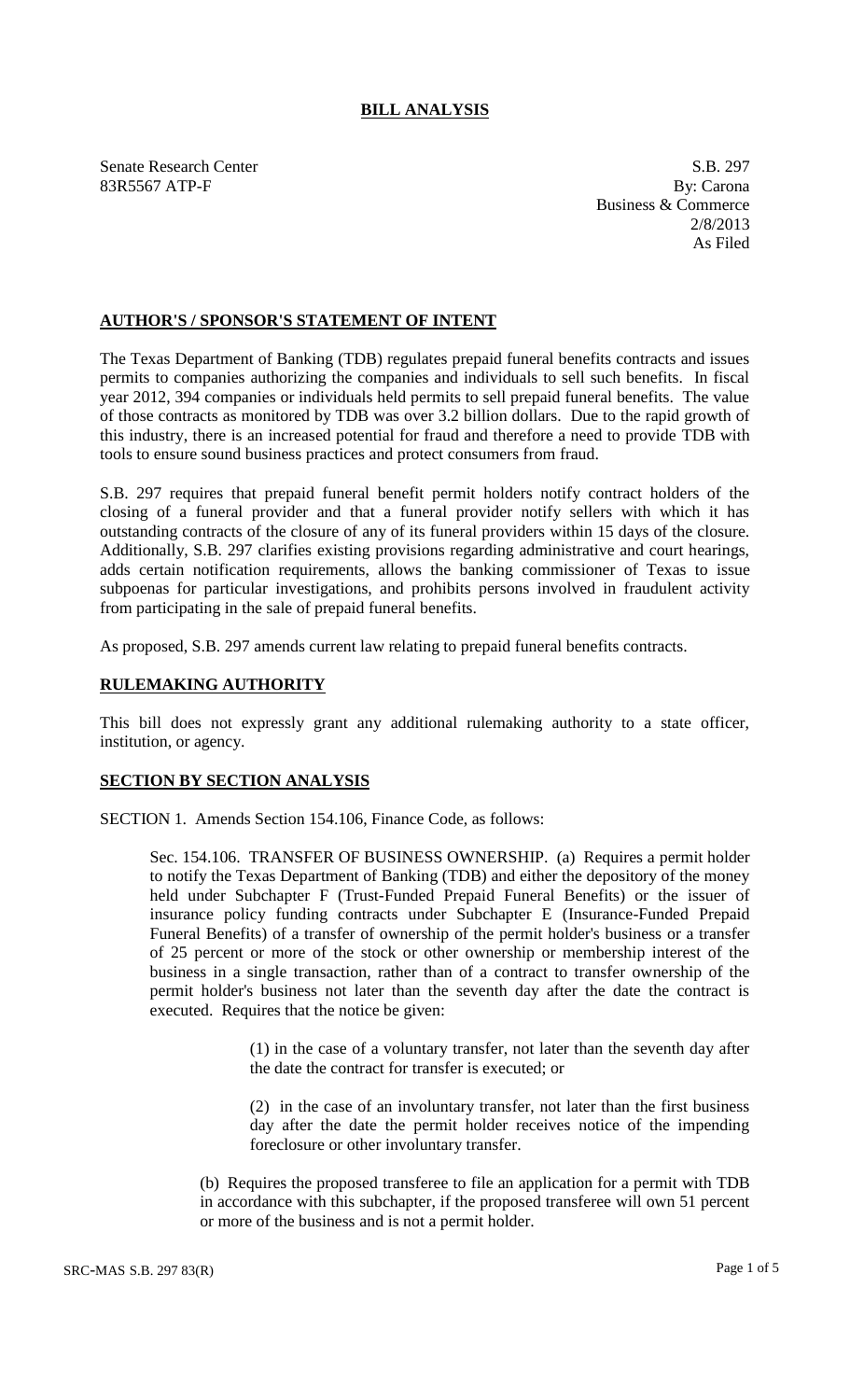(c) Authorizes the applicant to request a hearing not later than the 15th day after the date on which notice of the determination is hand-delivered or the notice is mailed, whichever date is earlier, if the banking commissioner of Texas (commissioner) denies the application.

SECTION 2. Amends Section 154.107, Finance Code, as follows:

Sec. 154.107. New heading: REQUIRED RENEWAL FOR SELLERS. (a) Creates this subsection from existing text. Requires a seller that has outstanding contracts, rather than a seller that discontinues the sale of prepaid funeral benefits but has outstanding contracts, to renew the seller's permit until the contracts are fully discharged.

(b) Authorizes a seller to renew the seller's permit as an unrestricted permit if the seller:

(1) wishes to continue to sell prepaid funeral benefits; and

(2) demonstrates to the commissioner that the seller continues to meet the qualifications and satisfy the requirements that apply to an applicant for a permit.

(c) Requires a seller to renew the seller's permit as a restricted permit if the seller:

(1) cannot demonstrate to the commissioner that the seller continues to meet the qualifications and satisfy the requirements that apply to an applicant for a permit; or

(2) no longer wishes to sell prepaid funeral benefits.

(d) Prohibits a seller that holds a restricted permit from selling prepaid funeral benefits during the period a restricted permit is in effect. Provides that a contract entered into by a seller that at the time the contract is entered into holds a restricted permit is void and unenforceable and is not eligible for payment from a guaranty fund established under this chapter.

SECTION 3. Amends Section 154.161(a), Finance Code, to require the funeral provider under a prepaid funeral benefits contract subject to this chapter, to take certain actions, including, with respect to each prepaid funeral benefits contract for which the funeral provider is not also the seller, inform each seller with which the funeral provider has an outstanding contract of any closure of the provider's funeral establishments not later than the 15th day after the date of closure.

SECTION 4. Amends Section 154.253, Finance Code, as follows:

Sec. 154.253. DEPOSIT OF MONEY PAID OR COLLECTED. (a) Requires that the money, other than money retained as provided by Section 154.252 (Retention of Money for Expenses), not later than the 30th day after the date of collection, be deposited in a financial institution that has its main office or a branch in this state in an interest-bearing restricted account, rather than in an interest-bearing account, insured by the federal government or in trust with a financial institution that has its main office or a branch located in this state and is authorized to act as a fiduciary in this state, to be invested by the financial institution as trustee in accordance with this subchapter.

(b) Requires that an account described by Subsection (a), including a trust account, be carried in the name of the funeral provider or other entity to whom the purchaser makes payment and include the words "prepaid funeral benefits" or "pre-need funeral benefits."

SECTION 5. Amends Section 154.3595, Finance Code, by adding Subsection (a-1), as follows: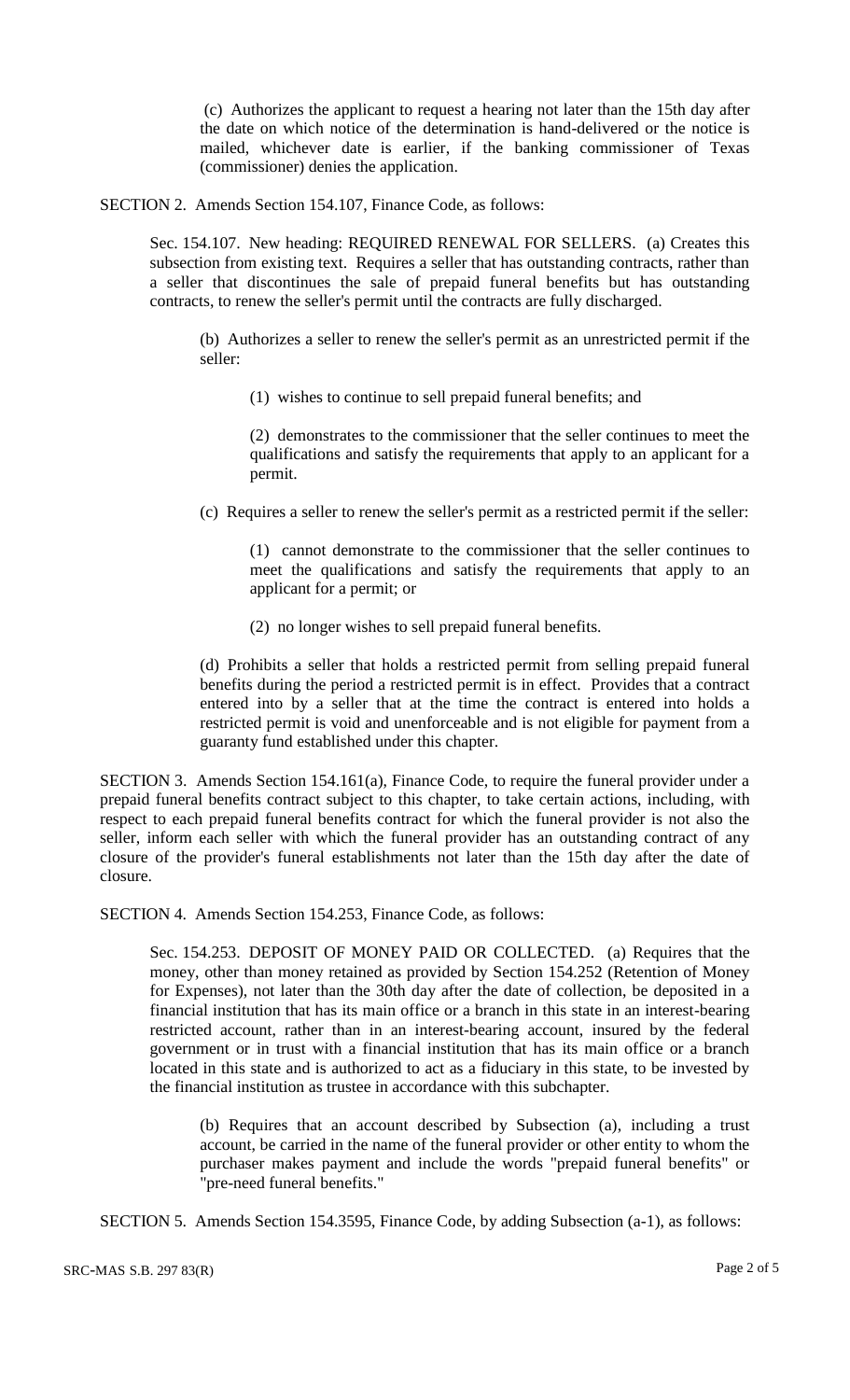(a-1) Requires a permit holder to which Section 154.3595 (Default by Funeral Provider) applies to notify each purchaser of an outstanding prepaid funeral benefits contract of any closure of the funeral provider named in the contract not later than the 90th day after the date of its receipt of notice of the closure.

SECTION 6. Amends Subchapter I, Chapter 154, Finance Code, by adding Section 154.400, as follows:

Sec. 154.400. INVESTIGATION AND SUBPOENA AUTHORITY. (a) Authorizes the commissioner to conduct investigations as the commissioner considers necessary or appropriate to determine whether a misallocation or defalcation of prepaid funeral funds has occurred or an unauthorized sale of prepaid funeral benefits has occurred.

(b) Authorizes the commissioner to issue a subpoena to compel the attendance and testimony of a person under oath or the production of documents related to an investigation conducted under Subsection (a). Authorizes the subpoena to require attendance and production at TDB's offices in Austin, Texas, or at another place the commissioner designates.

(c) Provides that a subpoena issued under this section to a financial institution is not subject to Section 59.006 (Discovery of Customer Records).

(d) Authorizes a district court in Travis County or the county in which the subpoena was served, on application by the commissioner, to issue an order requiring a person to appear before the commissioner and produce documents or give evidence regarding the matter under investigation if the person refuses to obey a subpoena.

SECTION 7. Amends Section 154.4061(a), Finance Code, to require, rather than authorize, the trier of fact to recommend to the commissioner that the maximum administrative penalty permitted under Section 154.406 (Administrative Penalty) be imposed on the person committing the violation or that the commissioner cancel or not renew the person's permit under this chapter if, after a hearing conducted as provided by Chapter 2001 (Administrative Procedure), Government Code, the trier of fact finds that a violation of this chapter or a rule of the Finance Commission of Texas (finance commission) establishes a pattern of wilful disregard for the requirements of this chapter or rules of the finance commission.

SECTION 8. Amends Section 154.407, Finance Code, to authorize the commissioner to sue to enjoin a violation or threatened violation of this chapter or a final order of the commissioner or rule of the commission in a district court in Travis County or the county in which the violation occurred.

SECTION 9. Amends Section 154.4081(c), Finance Code, to require that the written request for a hearing to show that an emergency order should be stayed be filed with the commissioner not later than the 15th day after the date on which the order is hand-delivered or the order is mailed, whichever date is earlier.

SECTION 10. Amends Section 154.409(b), Finance Code, to require the attorney general to institute suit in the name of this state against a person who violates this chapter in a district court in Travis County or the county in which the violation occurred.

SECTION 11. Amends Section 154.412, Finance Code, by amending Subsection (c-1) and adding Subsection (h), as follows:

(c-1) Requires that the written request for a hearing to show that an emergency order should be stayed be filed with the commissioner not later than the 15th day after the date on which the order is hand-delivered or the order is mailed, whichever date is earlier.

(h) Provides that a record seized as provided by Subsection (a) (relating to seizure of certain prepaid funeral accounts and records), or a record created by or filed with TDB in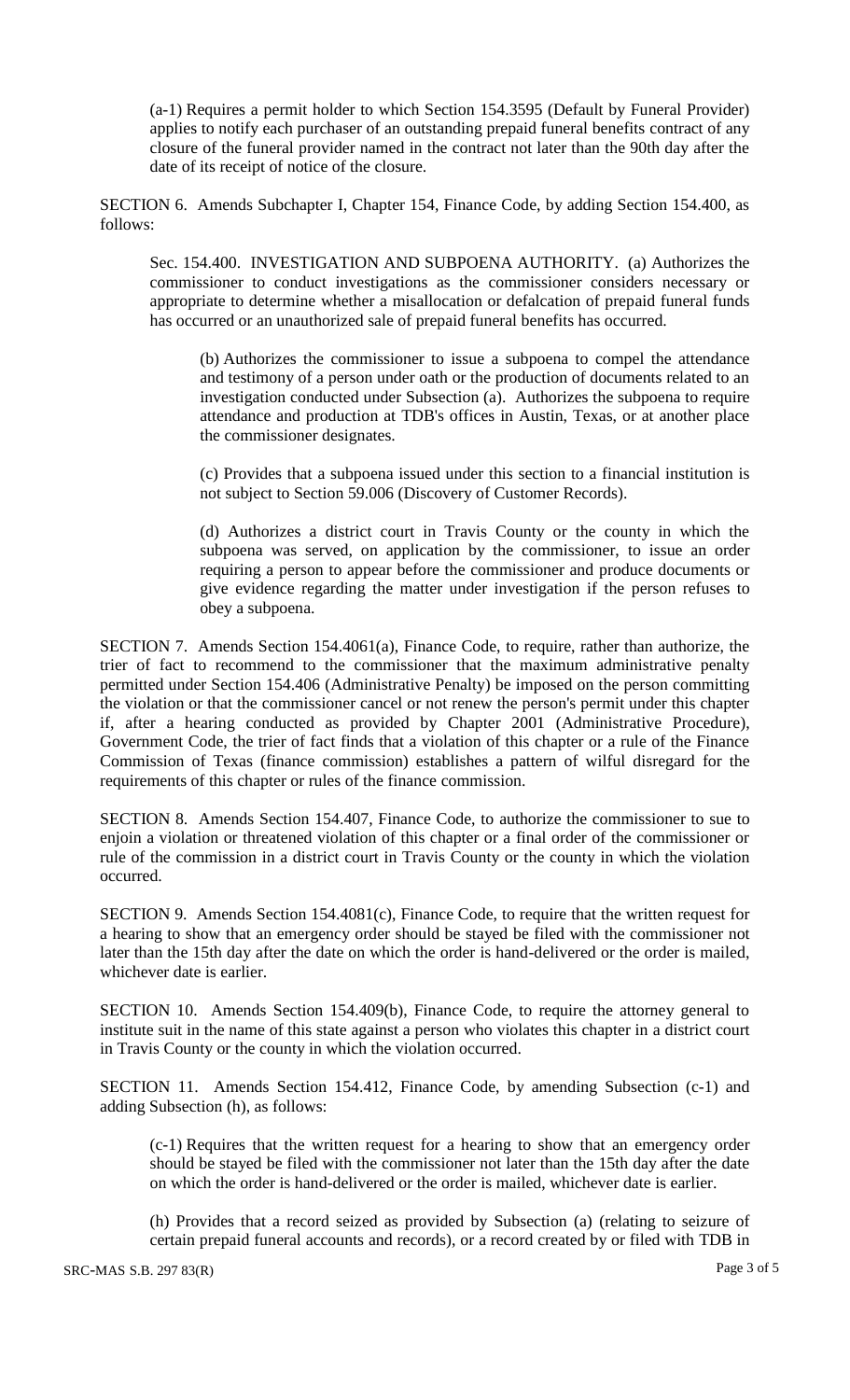connection with a seizure, is admissible as evidence in any case without prior proof of its correctness and without other proof on certification by the commissioner. Provides that the certified record or a certified copy of the record is prima facie evidence of the facts contained in the record. Provides that this subsection does not limit another provision of this subtitle or a provision of another law that provides for the admission of evidence or its evidentiary value.

SECTION 12. Amends Section 154.414, Finance Code, to authorize the commissioner, after an order issued under Section 154.412(a) becomes final and unappealable, to petition to request the issuance of an order to show cause why the business and affairs of that person should not be liquidated and a receiver appointed by the court for that purpose under certain circumstances in a district court in Travis County or in the county in which a person required to hold a permit under this chapter resides.

SECTION 13. Amends Subchapter I, Chapter 154, Finance Code, by adding Sections 154.415 and 154.416, as follows:

Sec. 154.415. PROHIBITION ORDER. (a) Authorizes the commissioner to prohibit a person from participating in the business of prepaid funeral benefits sales if the commissioner determines from examination or other credible evidence that:

(1) the person:

(A) intentionally committed or participated in the commission of an act described by Section 154.401 (Criminal Penalty for Certain Violations of Chapter);

(B) violated a final cease and desist order issued by TDB or another state agency related to the sale of prepaid funeral benefits; or

(C) made, or caused to be made, false entries in the records of a prepaid funeral benefits seller;

(2) because of the action by the person described by Subdivision (1):

(A) the purchaser or seller of prepaid funeral benefits has suffered or will probably suffer financial loss or expense, or other damage;

(B) the interests of the purchaser have been or could be prejudiced; or

(C) the person has received financial gain or other benefit by reason of the action, or likely would have if the action had not been discovered; and

(3) the action involves personal dishonesty on the part of the person.

(b) Authorizes the commissioner to serve a proposed prohibition order on a person alleged to have committed or participated in the action if the commissioner has grounds for action under Subsection (a) and finds that a prohibition order appears to be necessary and in the best interest of the public. Requires that the proposed order:

(1) be personally delivered or mailed by registered or certified mail, return receipt requested;

(2) state with reasonable certainty the grounds for prohibition;